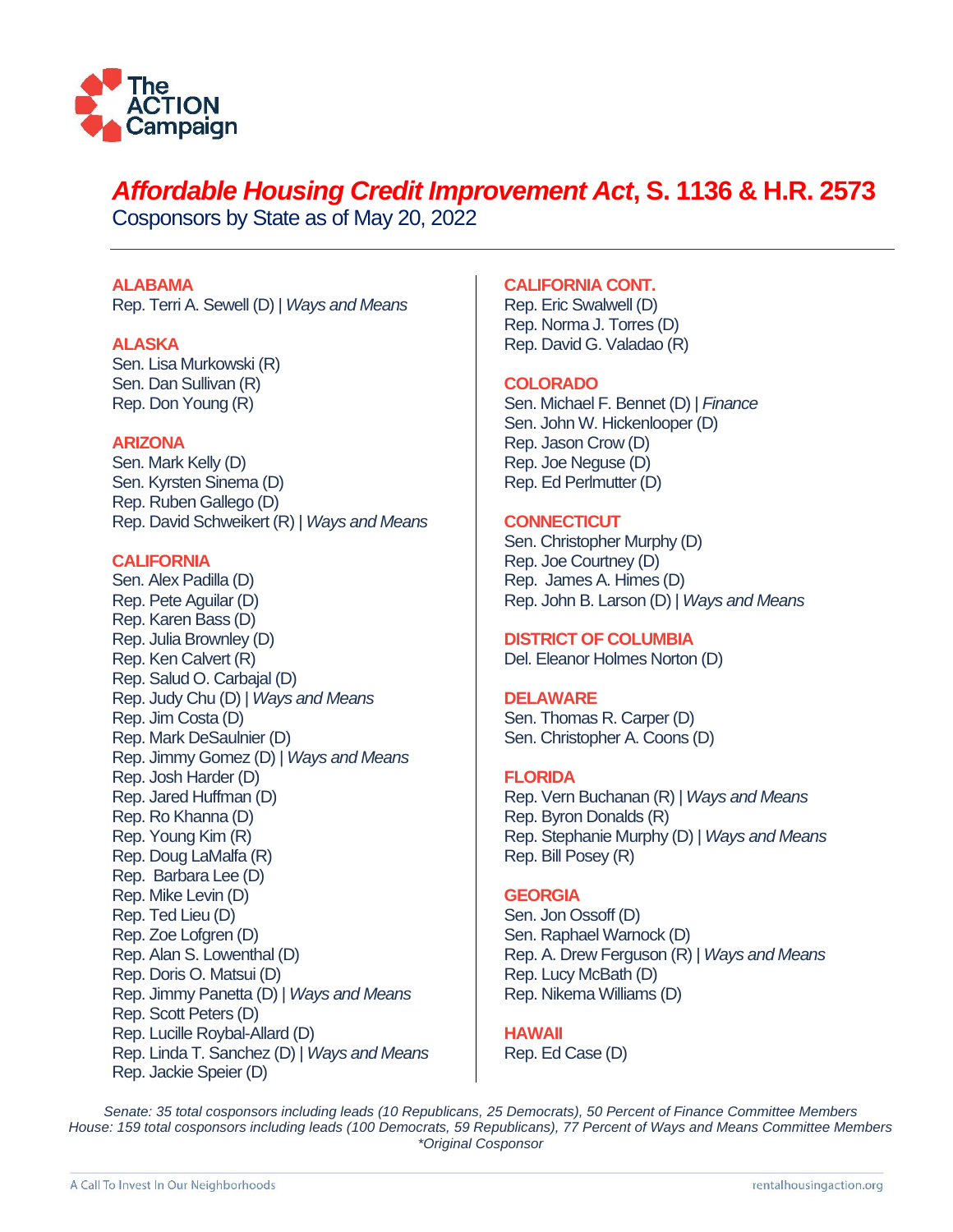

## **ILLINOIS**

Rep. Danny K. Davis (D) | *Ways and Means* Rep. Rodney Davis (R) Rep. Bill Foster (D) Rep. Jesus G. "Chuy" Garcia (D) Rep. Robin L. Kelly (D) Rep. Adam Kinzinger (R) Rep. Darin LaHood (R) | *Ways and Means* Rep. Marie Newman (D) Rep. Mike Quigley (D) Rep. Bobby Rush (D) Rep. Janice D. Schakowsky (D) Rep. Bradley Schneider (D) | *Ways and Means*

## **INDIANA**

Sen. Todd Young (R) | *Finance\** Rep. Larry Bucshon (R) Rep. Jackie Walorski (R) | *Ways and Means*\*

**IOWA**  Rep. Cynthia Axne (D)

# **KANSAS**

Sen. Roger Marshall (R) Sen. Jerry Moran (R) Rep. Sharice Davids (D) Rep. Ron Estes (R) | *Ways and Means* Rep. Jake LaTurner (R) Rep. Tracey Mann (R)

**KENTUCKY** Rep. John A. Yarmuth (D)

**MAINE**  Sen. Susan M. Collins (R) Rep. Chellie Pingtree (D)

**MARYLAND**  Sen. Benjamin L. Cardin (D) | *Finance* Sen. Chris Van Hollen (D)

#### **MASSACHUSETTS**

Rep. Jake Auchincloss (D) Rep. Katherine M. Clark (D) Rep. James P. McGovern (D) Rep. Seth Moulton (D) Rep. Ayanna Pressley (D) Rep. Lori Trahan (D)

# **MICHIGAN**

Sen. Gary C. Peters (D) Sen. Debbie Stabenow (D) | *Finance*  Rep. Jack Bergman (R) Rep. Debbie Dingell (D) Rep. Daniel T. Kildee (D) | *Ways and Means* Rep. Brenda L. Lawrence (D) Rep. John R. Moolenaar (R) Rep. Haley M. Stevens (D) Rep. Rashida Tlaib (D) Rep. Fred Upton (R) Rep. Tim Walberg (R)

# **MINNESOTA**

Sen. Tina Smith (D) Rep. Angie Craig (D) Rep. Tom Emmer (R) Rep. Betty McCollum (D) Rep. Ilhan Omar (D) Rep. Dean Phillips (D) Rep. Pete Stauber (R)

#### **MISSOURI**

Rep. Jason Smith (R) | *Ways and Means* 

**NEBRASKA** Rep. Don Bacon (R)

**NEVADA** Sen. Catherine Cortez Masto (D) | *Finance* Rep. Steven Horsford (D) | *Ways and Means*

**NEW HAMPSHIRE**  Sen. Margaret Wood Hassan (D) | *Finance*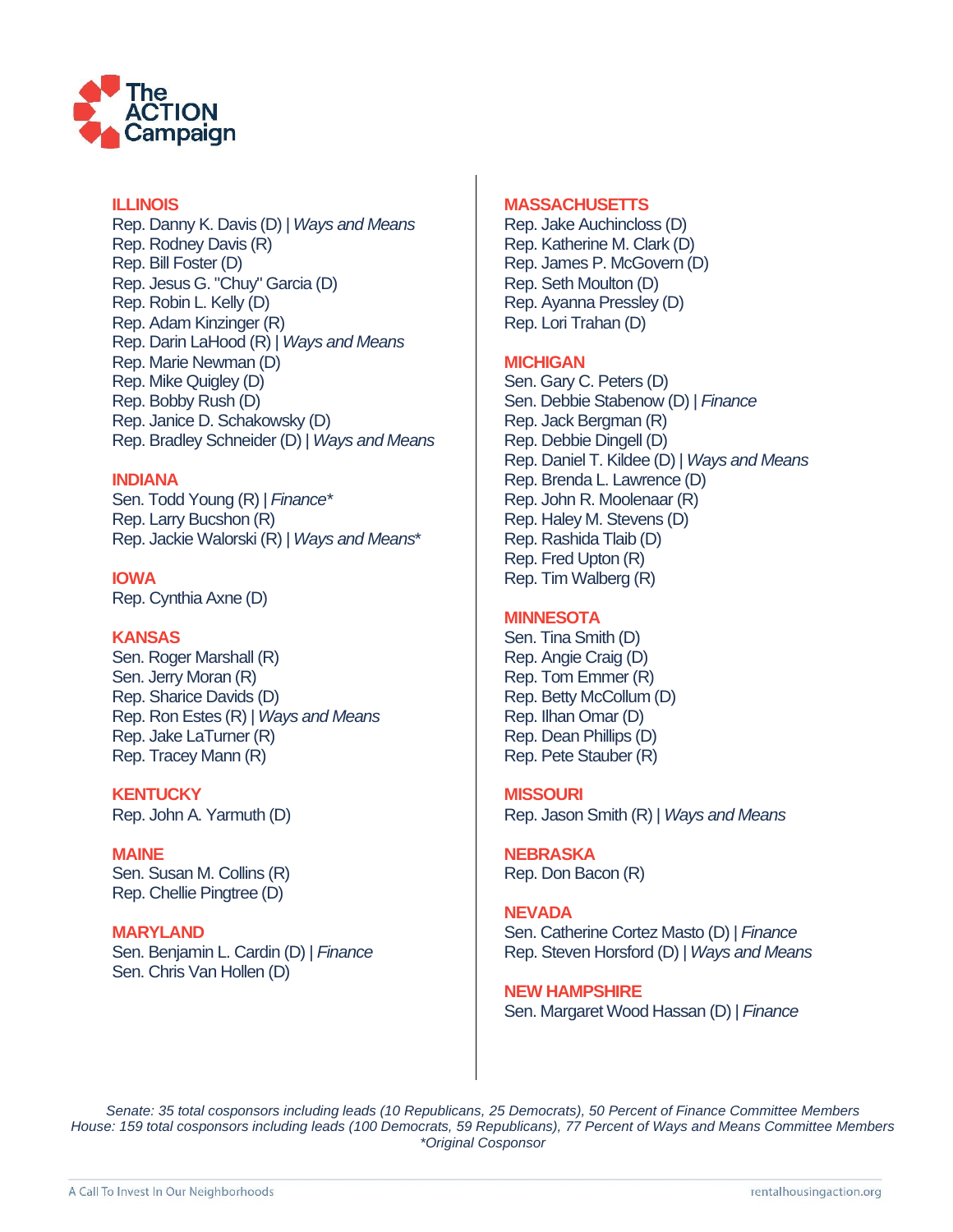

## **NEW JERSEY**

Sen. Robert Menendez (D) | *Finance* Rep. Josh Gottheimer (D) Rep. Bill Pascrell, Jr. (D) | *Ways and Means* Rep. Bonnie Watson Coleman (D)

**NEW MEXICO** Sen. Martin Heinrich (D)

## **NEW YORK**

Rep. Adriano Espaillat (D) Rep. Andrew Garbarino (R) Rep. Brian Higgins (D) | *Ways and Means* Rep. John Katko (R) Rep. Carolyn B. Maloney (D) Rep. Gregory W. Meeks (D) Rep. Joseph Morelle (D) Rep. Tom Reed (R) *| Ways and Means*  Rep. Thomas R. Suozzi (D) | *Ways and Means* Rep. Claudia Tenney (R) Rep. Paul Tonko (D) Rep. Ritchie Torres (D) Rep. Lee Zeldin (R)

# **NORTH CAROLINA**

Rep. Ted Budd (R) Rep. Richard Hudson (R) Rep. Gregory Murphy (R) Rep. David Rouzer (R)

## **NORTH DAKOTA**

Sen. Kevin Cramer (R)

#### **OHIO**

Sen. Sherrod Brown (D) | *Finance* Sen. Rob Portman (R) | *Finance\** Rep. Troy Balderson (R) Rep. Joyce Beatty (D) Rep. Mike Carey (R) Rep. Anthony Gonzalez (R) Rep. Bill Johnson (R) Rep. David P. Joyce (R) Rep. Brad Wenstrup (R) | *Ways and Means\**  **OKLAHOMA**  Rep. Tom Cole (R)

#### **OREGON**

Sen. Ron Wyden (D) | *Finance*\* Rep. Earl Blumenauer (D) | *Ways and Means* Rep. Suzanne Bonamici (D)

#### **PENNSYLVANIA**

Sen. Robert "Bob" P. Casey Jr. (D) | *Finance* Rep. Madeleine Dean (D) Rep. Michael F. Doyle (D) Rep. Dwight Evans (D) | *Ways and Means* Rep. Brian K. Fitzpatrick (R) Rep. Chrissy Houlahan (D) Rep. Mike Kelly (R) | *Ways and Means* Rep. Guy Reschenthaler (R) Rep. Mary Gay Scanlon (D) Rep. Lloyd Smucker (R) | *Ways and Means*

## **RHODE ISLAND**

Sen. Sheldon Whitehouse (D) | *Finance* Rep. James R. Langevin (D)

#### **SOUTH CAROLINA**

Sen. Lindsey Graham (R) Rep. William R. Timmons IV (R)

# **TENNESSEE**

Rep. Steve Cohen (D) Rep. Charles J. "Chuck" Fleischmann (R) Rep. David Kustoff (R) Rep. John Rose (R)

#### **TEXAS**

Rep. Colin Z. Allred (D) Rep. Veronica Escobar (D) Rep. Lizzie Fletcher (D) Rep. Tony Gonzales (R) Rep. Lance Gooden (R) Rep. Pete Sessions (R) Rep. Roger Williams (R)

#### **VERMONT**

Sen. Patrick J. Leahy (D)